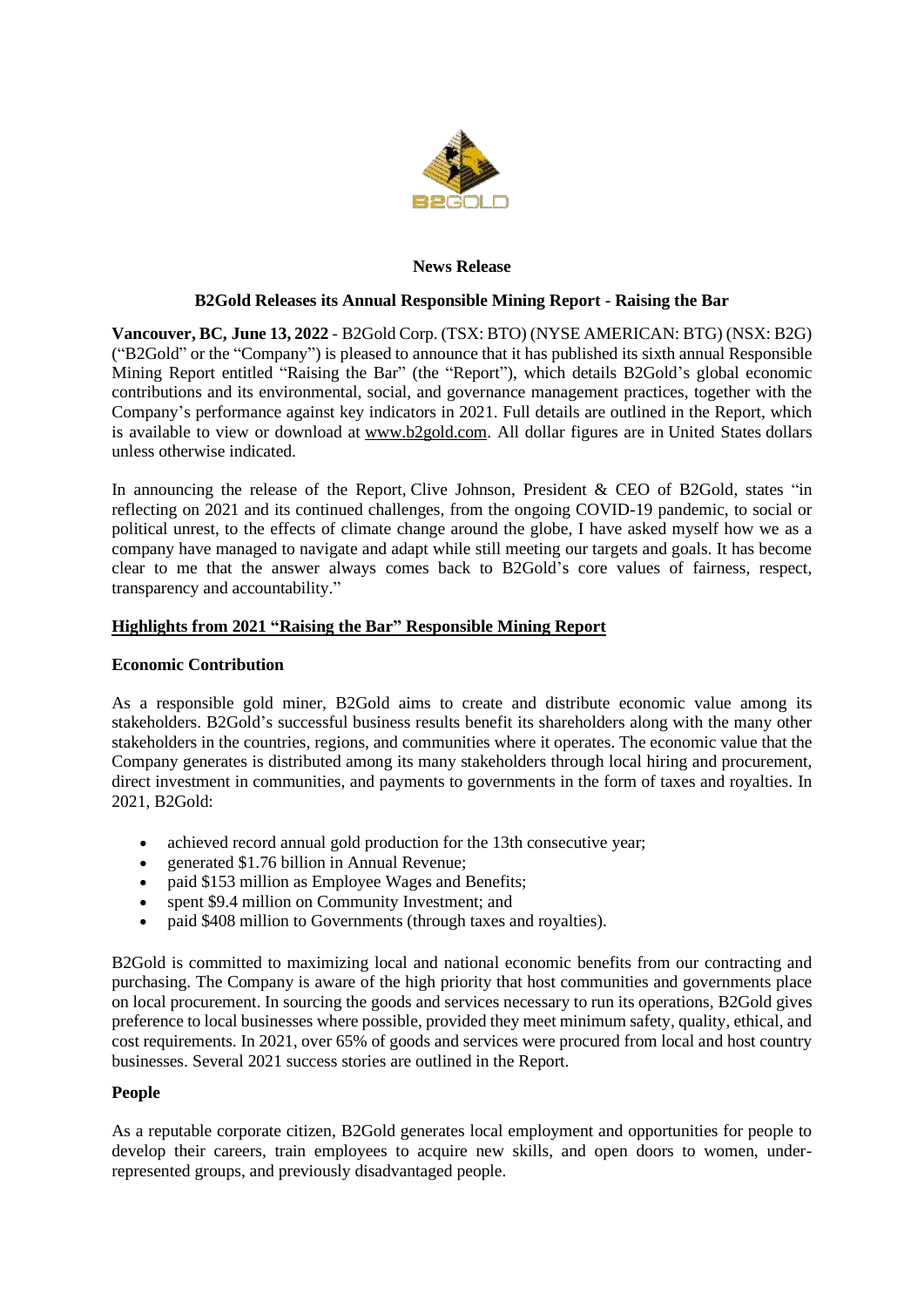At the end of 2021, B2Gold employed 4,689<sup>1</sup> people across all operations. The Company continues to maintain high local employment rates by targeting recruitment efforts at regional and national levels, with neighbouring communities being given preference for employment opportunities for unskilled roles. At all B2Gold mines, expatriate employees and advisors are required to transfer skills to identified national employees and mentor appointed understudies.

Across all B2Gold operations, 97% of the total workforce is comprised of local<sup>2</sup> employees (an increase from 95% in 2020). Where B2Gold operates abroad, 64% of Senior Management is local, a notable increase from 55% in 2020.

In late 2021, B2Gold implemented a refreshed Policy on Equitable, Diverse and Inclusive (EDI) Workplaces. As articulated in the policy, the Company is dedicated to equitable treatment of all persons, irrespective of gender, race, ethnicity, nationality, religion and sexual orientation, as well as the reasonable and safe accommodation of people with disabilities. In 2021, B2Gold's workforce saw an increase in female representation to 642 (from 575), which is 13.7% of its total workforce (13.4% in 2020), and 24% of B2Gold's senior positions were occupied by women in 2021 (23% in 2020).

## **Health and Safety**

In 2021, the global pandemic continued to challenge the Company's ability to keep its people healthy and safe. B2Gold continued with its robust COVID-19 screening and prevention measures established in 2020, and has worked hard to ensure the highest rates of vaccination across all B2Gold operations. As a result of its injury prevention measures, B2Gold is pleased to report that for the sixth consecutive year it has maintained a zero-fatality workplace and further reduced its Lost Time Injury Frequency Rate (LTIFR) and Severity Rate.

B2Gold's consolidated LTIFR and Severity Rate were both reduced from 2020 to 2021, with the LTIFR decreasing from 0.06 to 0.05 and the Severity Rate from 3.53 to 3.46. B2Gold maintained its Total Recordable Injury Frequency Rate (TRIFR) at 0.27, which remains one of the lowest in the mining industry and is 54% lower than the group average for ICMM member companies (0.59 in 2020<sup>3</sup>).

#### **Environment**

At an operational level, B2Gold is implementing its 2020 to 2022 Environmental Strategic Plan, which identifies key environmental aspects for improvement and defines specific objectives and targets for its operations. The Environmental Strategic Plan provides a road map for improved environmental risk management and performance in line with the overall Company strategy.

B2Gold recognizes that society, including business, must act against climate change and it is implementing a series of changes within the Company as a key aspect of our Environmental Strategic Plan. In 2021, B2Gold updated its strategy for managing climate risk and in February 2022 the Company published its inaugural Climate Strategy Report. This report details the Company's governance and oversight of its strategy, explains its risk management approach, and presents a preliminary assessment of climate scenarios and prioritized climate risks.

B2Gold supports the objectives set by the Paris Agreement to limit the rise in global temperature to well below 2<sup>°</sup>C, and will continue to evaluate its climate risk management initiatives to align with these objectives. In 2022, B2Gold will further develop climate scenarios and assess its business and financial

<sup>&</sup>lt;sup>1</sup> Employee total includes Gramalote Colombia Limited employees. It also includes supervised contracted labour but does not include unsupervised contractor employees. The reported numbers include full-time and part-time permanent employees as well as temporary employees.

<sup>&</sup>lt;sup>2</sup> "Local" is defined as individuals either born in the same country of operation or who have the legal right to reside indefinitely in that country. In Namibia, as per the Namibian Affirmative Action (Employment) Act, "Local" is defined as "Namibian", which excludes expatriates, permanent residents, and those who have domicile.

<sup>&</sup>lt;sup>3</sup> Safety Performance: Benchmarking progress of ICMM company members in 2020, [https://www.icmm.com/en-gb/research/health](https://www.icmm.com/en-gb/research/health-safety/benchmarking-2020-safety-data)[safety/benchmarking-2020-safety-data](https://www.icmm.com/en-gb/research/health-safety/benchmarking-2020-safety-data)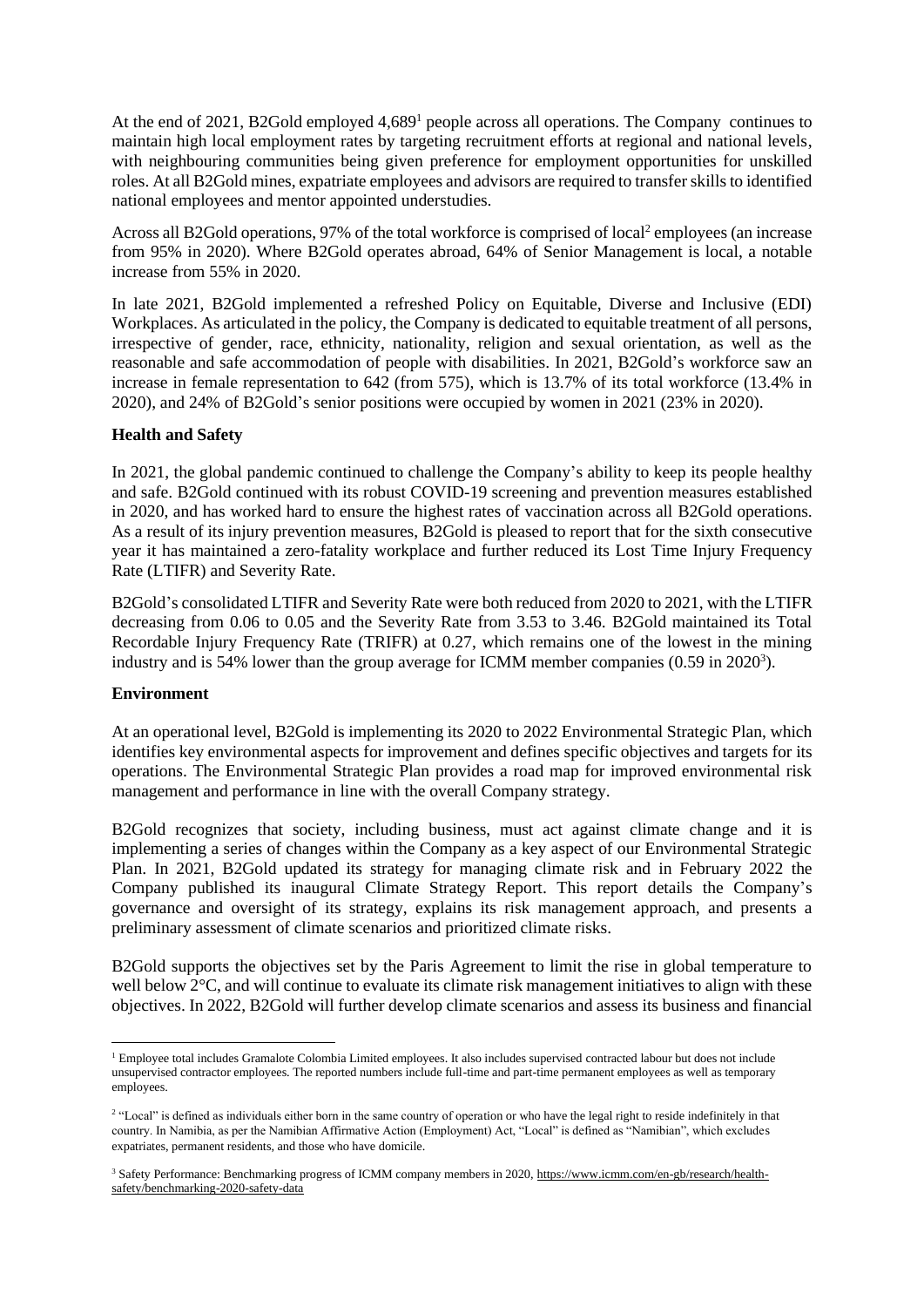implications. The Company is studying various initiatives to increase energy efficiency at its operations and to increase the proportion of its renewable energy sources of its total energy consumption. In 2022, B2Gold will issue its first greenhouse gas emissions reduction target.

Throughout 2021, B2Gold continued its biodiversity conservation programs at its various sites around the world. Download the full Report and read more about B2Gold's monitoring of chimpanzees in Mali, a study to assess the health status of an indigenous tree species in Namibia, and the coastal management plan in the Philippines.

# **Approach to Reporting**

B2Gold is committed to the transparency of our sustainability risks, management, and performance. the Company has reported in alignment with the GRI Standards since 2016, and in 2021 B2Gold added the SASB Standard as reporting framework to its Responsible Mining Report. While the GRI Standards help companies communicate their sustainability impacts, the SASB Standard was designed to help companies communicate how different sustainability issues impact a company's long-term value.

B2Gold firmly believes that the mining industry has an opportunity to contribute positively to the United Nations Sustainable Development Goals (SDGs) and it has reported the Company's contribution in this regard since 2018.

## **COVID-19 Response Statement**

The challenges of the COVID-19 pandemic created opportunities for the mining industry to demonstrate its ability to adapt to changing operating circumstances. As a result of B2Gold's culture of health and safety and support for the communities where it operates, B2Gold was able to successfully respond to the challenges posed by COVID-19, contributing to community resilience and sustained positive economic impacts in the countries where B2Gold operates.

In 2021, various measures such as changes to rotations, COVID-19 site incentives, fatigue management, mental health support, increased site accommodation, flexible work arrangements, and revised illness and disability policies successfully supported the Company's workforce through the turbulent times of COVID-19. Strong employee relations were sustained at all operations through proactive communication from management and through employee representative committees and/or COVID-19 committees regarding changing measures, policies, and employee support and benefits. The Employee Engagement Committee at Masbate won the 2021 regional and national award for the *Most Outstanding Labour Management Cooperation for Industrial Peace.* The award recognized labour management initiatives that remained true to the values of cooperation and partnership despite the challenges brought about by the COVID-19 pandemic.

Armed with additional knowledge and tools to successfully manage the COVID-19 pandemic's impacts, B2Gold will continue to work with its host communities and local, regional and national governments, and the private sector to find new ways to adapt to the "new normal" as the pandemic enters its third year. At B2Gold, our sustainable business strategy has allowed us to be well positioned to maintain agility and resilience as the world completes its recovery.

To view or download a copy of the Report, please visit **[www.b2gold.com/responsible-mining/esg](https://c212.net/c/link/?t=0&l=en&o=3192236-1&h=446118188&u=http%3A%2F%2Fwww.b2gold.com%2Fresponsible-mining%2Fesg-reporting-portal%2F&a=www.b2gold.com%2Fresponsible-mining%2Fesg-reporting-portal%2F)***[reporting-portal/.](https://c212.net/c/link/?t=0&l=en&o=3192236-1&h=446118188&u=http%3A%2F%2Fwww.b2gold.com%2Fresponsible-mining%2Fesg-reporting-portal%2F&a=www.b2gold.com%2Fresponsible-mining%2Fesg-reporting-portal%2F)*

## **About B2Gold Corp.**

B2Gold is a low-cost international senior gold producer headquartered in Vancouver, Canada. Founded in 2007, today, B2Gold has three operating gold mines and numerous development and exploration projects in various countries including Mali, the Philippines, Namibia, Colombia, Finland and Uzbekistan. This year, B2Gold forecasts gold production to be 990,000 to 1,050,000 ounces.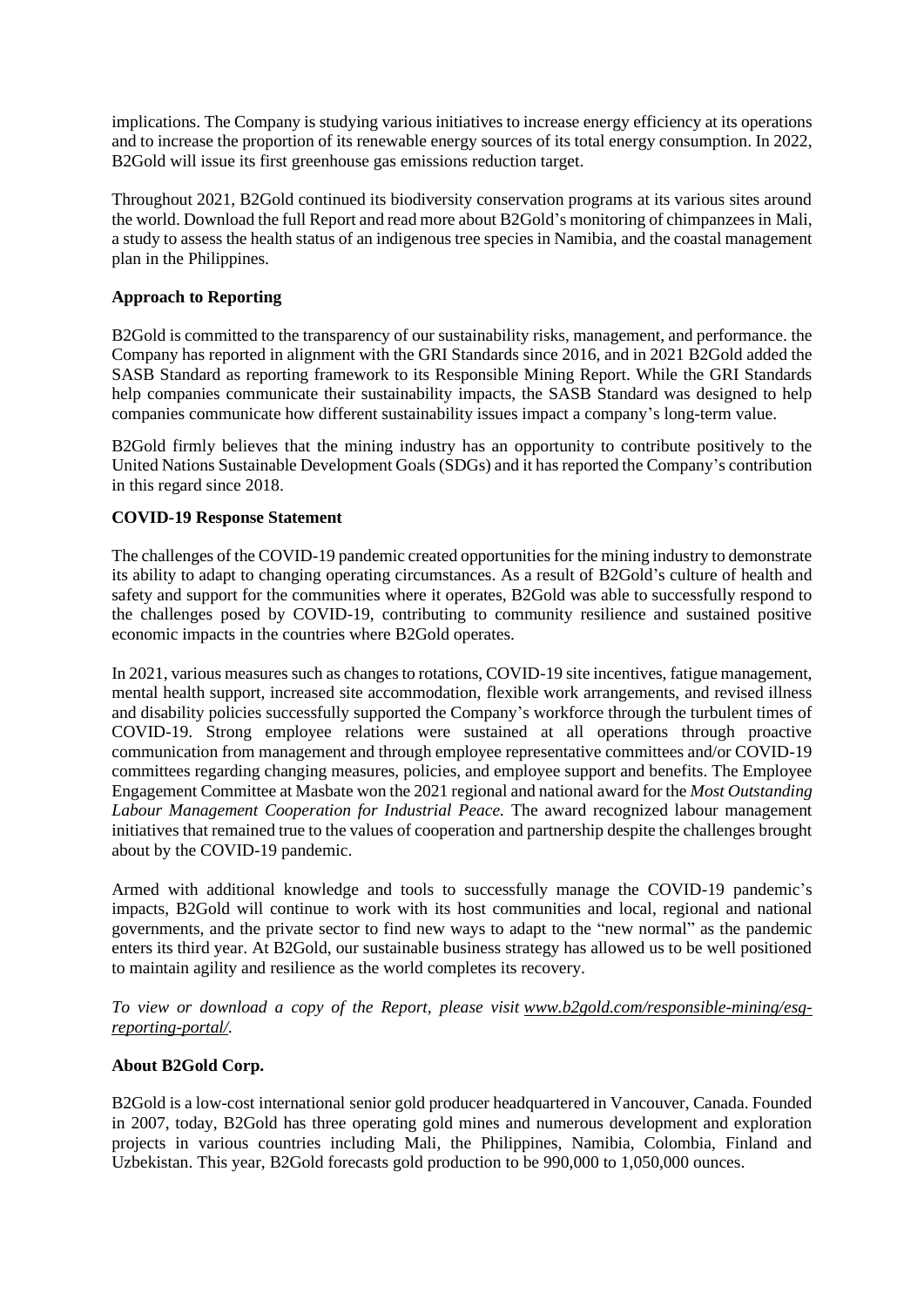## **ON BEHALF OF B2GOLD CORP. "Clive T. Johnson"**

## **President & Chief Executive Officer**

For more information on B2Gold, please visit the Company website at [www.b2gold.com](http://www.b2gold.com/) or contact:

**Randall Chatwin** Senior Vice President, Legal & Corporate Communications +1 604-681-8371 [rchatwin@b2gold.com;](mailto:rchatwin@b2gold.com)

**Cherry DeGeer** Director, Corporate Communications +1 604-681-8371 [cdegeer@b2gold.com](mailto:cdegeer@b2gold.com)

*The Toronto Stock Exchange and NYSE American LLC neither approve nor disapprove the information contained in this news release.* 

*Production guidance presented in this news release reflect total production at the mines B2Gold operates on a 100% project basis. Please see our Annual Information Form dated March 30, 2021 for a discussion of our ownership interest in the mines B2Gold operates.*

*This news release includes certain "forward-looking information" and "forward-looking statements" (collectively forward-looking statements") within the meaning of applicable Canadian and United States securities legislation, including: projections; outlook; guidance; forecasts; estimates; and other statements regarding future or estimated financial and operational performance, gold production and sales, revenues and cash flows, and capital costs (sustaining and non-sustaining) and operating costs, and including, without limitation: total consolidated gold production of between 990,000 and 1,050,000 ounces in 2022. All statements in this news release that address events or developments that we expect to occur in the future are forward-looking statements. Forward-looking statements are statements that are not historical facts and are generally, although not always, identified by words such as "expect", "plan", "anticipate", "project", "target", "potential", "schedule", "forecast", "budget", "estimate", "intend" or "believe" and similar expressions or their negative connotations, or that events or conditions "will", "would", "may", "could", "should" or "might" occur. All such forwardlooking statements are based on the opinions and estimates of management as of the date such statements are made.*

*Forward-looking statements necessarily involve assumptions, risks and uncertainties, certain of which are beyond B2Gold's control, including risks associated with or related to: the duration and extent of the COVID-19 pandemic, the effectiveness of preventative measures and contingency plans put in place by the Company to respond to the COVID-19 pandemic, including, but not limited to, social distancing, a non-essential travel ban, business continuity plans, and efforts to mitigate supply chain disruptions; escalation of travel restrictions on people or products and reductions in the ability of the Company to transport and refine doré; the volatility of metal prices and B2Gold's common shares; changes in tax laws; the dangers inherent in exploration, development and mining activities; the uncertainty of reserve and resource estimates; not achieving production, cost or other estimates; actual production, development plans and costs differing materially from the estimates in B2Gold's feasibility and other studies; the ability to obtain and maintain any necessary permits, consents or authorizations required for mining activities; environmental regulations or hazards and compliance with complex regulations associated with mining activities; climate change and climate change regulations; the ability to replace mineral reserves and identify acquisition opportunities; the unknown liabilities of companies acquired by B2Gold; the ability to successfully integrate new acquisitions; fluctuations in exchange rates; the availability of financing; financing and debt activities, including potential restrictions imposed on B2Gold's operations as a result thereof and the ability to generate sufficient cash flows; operations in foreign and developing countries and the compliance with foreign laws, including those associated with operations in Mali, Namibia, the Philippine and Colombia and including risks related to changes in foreign laws and changing policies related to mining and local ownership requirements or resource*